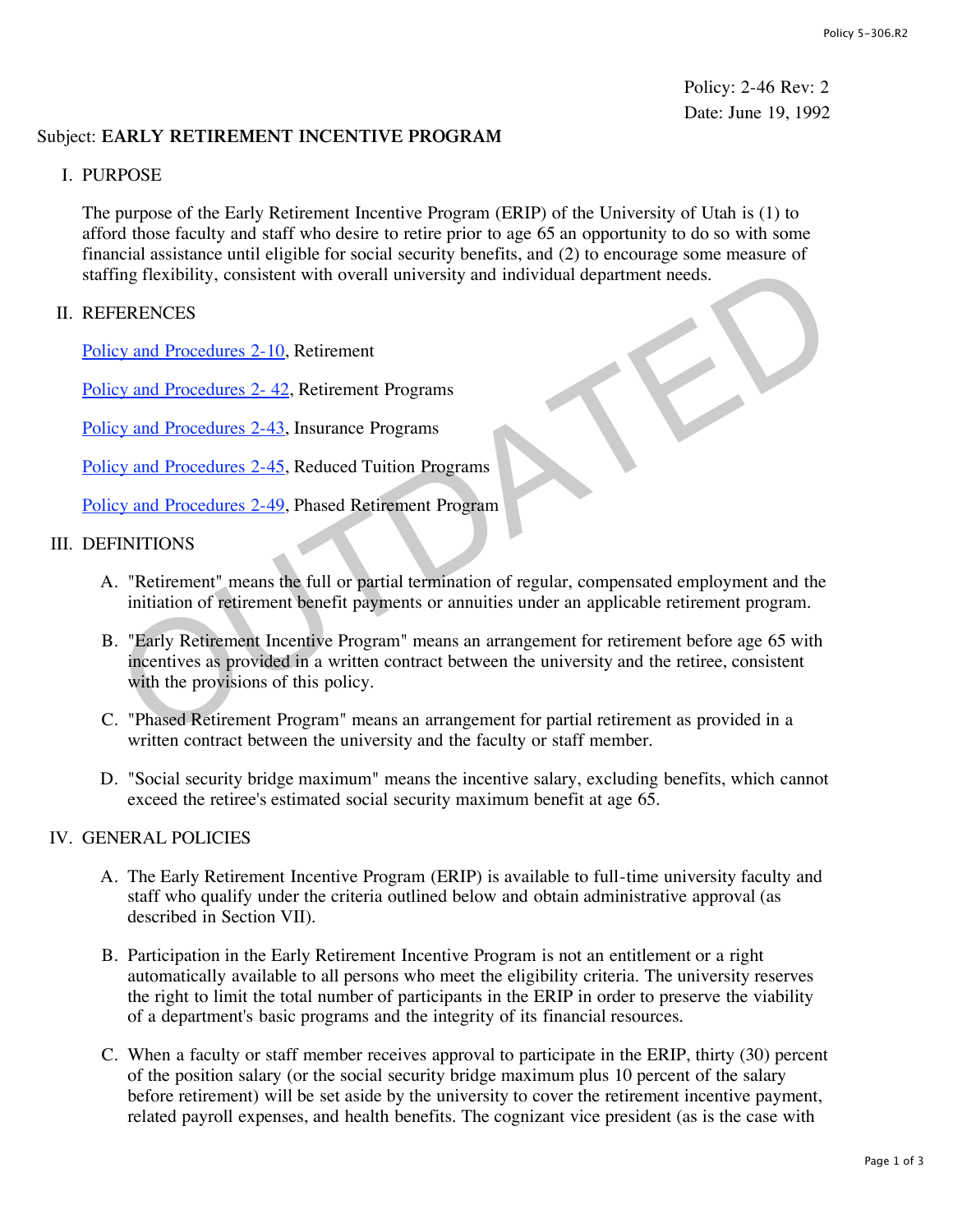any vacant position), shall determine whether the department will be allowed to retain the remaining salary.

## V. ELIGIBILITY CRITERIA AND LIMITATIONS

- A. Persons with a university appointment of 75 percent full- time or greater whose age combined with years of service at the University of Utah totals 75 or more, provided they have reached a minimum age of 60, are eligible for the ERIP. Participants in the University Phased Retirement Program are eligible for ERIP although the incentive payment will be based on the phased retirement salary at the time of early retirement.
- B. "A university appointment" is interpreted to mean an appointment in categories A, B, C, D or E as defined in PPM 2-0.
- C. "Years of service" at the University of Utah need not be continuous, but an individual must have worked at the university at least five years in succession immediately prior to the proposed date for early retirement. Only those years in which the individual has worked 75 percent fulltime or greater will qualify for credit in ERIP. Note that in the University appointment" is interpreted to mean an appointment in categories A, B, C, D or E<br>
Subseminate in PPM 2-0.<br>
Note as defined in PPM 2-0.<br>
Note as defined in PPM 2-0.<br>
Note as defined in PPM 2-0.<br>
- D. Approved leaves of absence with pay will qualify for eligibility credit.
- E. Persons in the following circumstances are not eligible for participation in the ERIP:
	- 1. Any person who has received notice of termination, notice of nonrenewal of contract, or notice of suspension during the previous twelve months.
	- 2. Any person who is retiring under the disability provisions of the university's long-term disability program.

# VI. INCENTIVE AND BENEFIT INFORMATION

## A. Cash Incentives

- 1. Persons eligible and approved for ERIP will receive an annual cash incentive payment until the attainment of age 65. Payments will be made in biweekly installments.
- 2. The cash incentive will be the lessor of 20 percent of the participants annual university salary at the time of early retirement or the estimated social security bridge maximum benefit for which the retiree will be eligible at age 65. The salary calculation may include summer services if the individual is on a nine-month contract but shall exclude overtime or overload payments.
- 3. The incentive payment shall be increased annually by the average percentage increase in the university's education and general personal services budget appropriated by the legislature subject to the estimated Social Security maximum benefit for which the retiree will be eligible at age 65.

## B. Benefits

- 1. The university will provide health insurance coverage to the ERIP participant and his/her dependents equal to the coverage provided to fulltime employees for up to five years after the date of early retirement or until age 65.
- 2. No further contribution will be made by the university to the employee's TIAA-CREF or